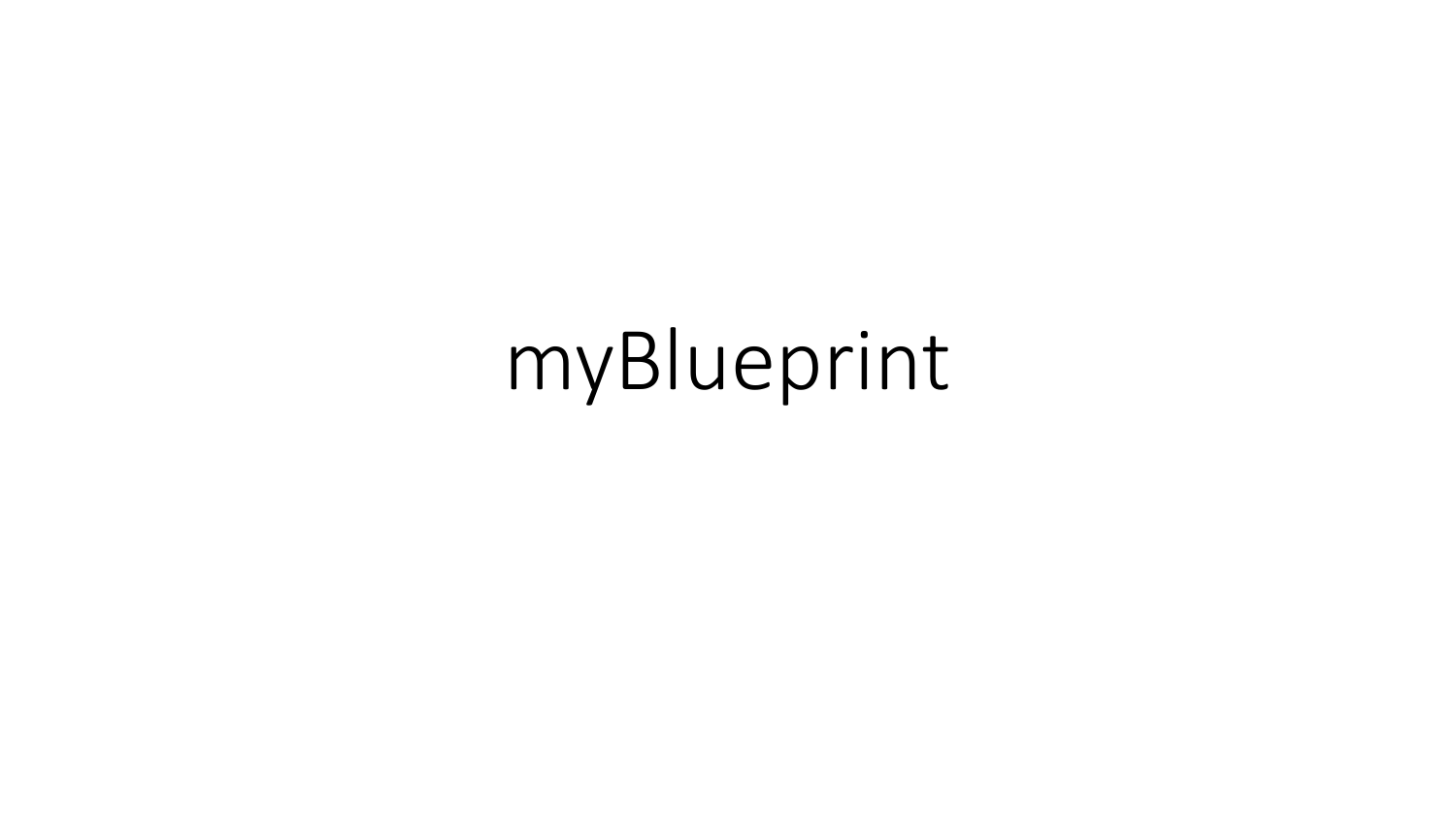### Accessing your myBlueprint account

Students would log in with their board/school provided **email and password**. This would be the same credentials that the student would be using to log in to the computers at school.

#### **Tips**

Use the email address that you used last year – it will probably be your [firstname.lastname.###@students.hcdsb.org](mailto:firstname.lastname.###@students.hcdsb.org) address.

Use the password that you used last year. Click "Forgot Password?" to reset it if you can't remember it.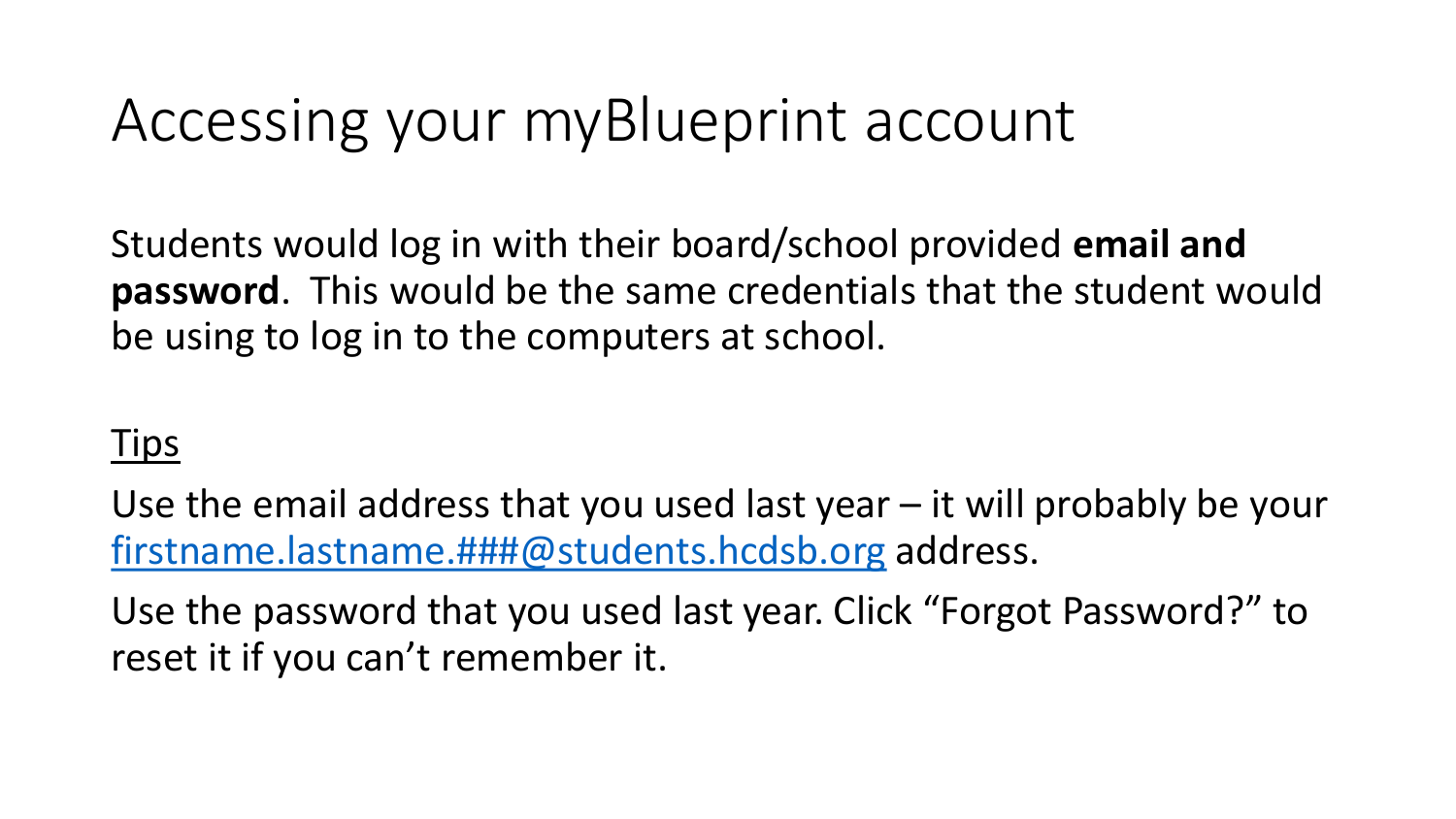## Access your @students.hcdsb.org mail

If you've requested a password reset, you will have to access your @students.hcdsb.org email account.

You can do this by going to <https://www.hcdsb.org/Students/Pages/Default.aspx> and clicking Office365.



When prompted, enter your @students.hcdsb.org email address and system password.

Finally, click the Outlook icon  $\bullet$  outlook to access your mail.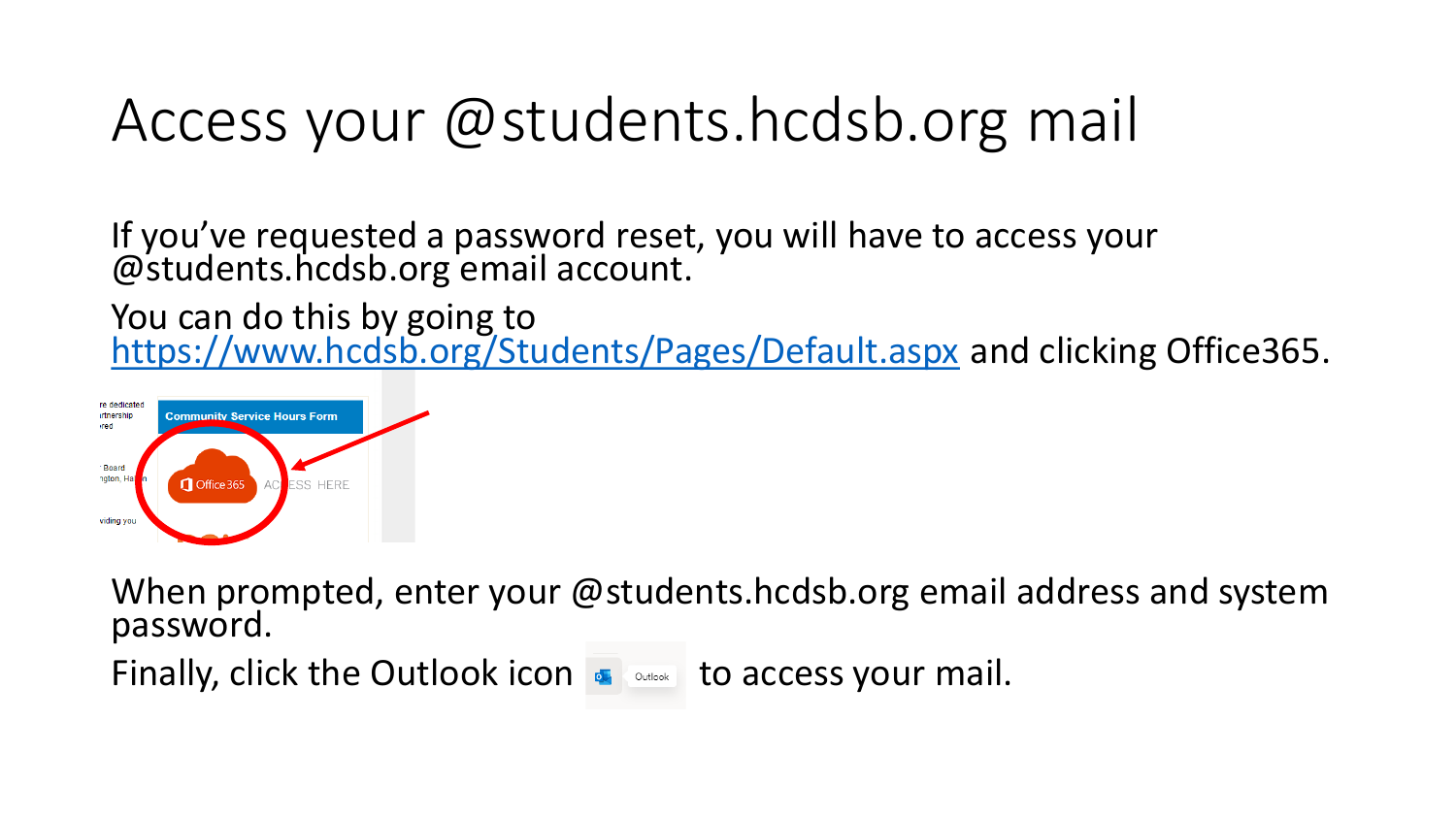### Creating an account

If you did **not** come from an HCDSB elementary school:

Students **Activate** their accounts by following the steps below:

- 1. Visit **[www.myBlueprint.ca/hcdsb](http://www.myblueprint.ca/hcdsb)** and click **'Sign Up'**
- 2. Select your school from the drop-down and click **'Create Account'**
- 3. Select **'Student'**
- 4. When prompted, enter their **Ontario Education Number (OEN)** & **Date of Birth** and complete the sign-up steps